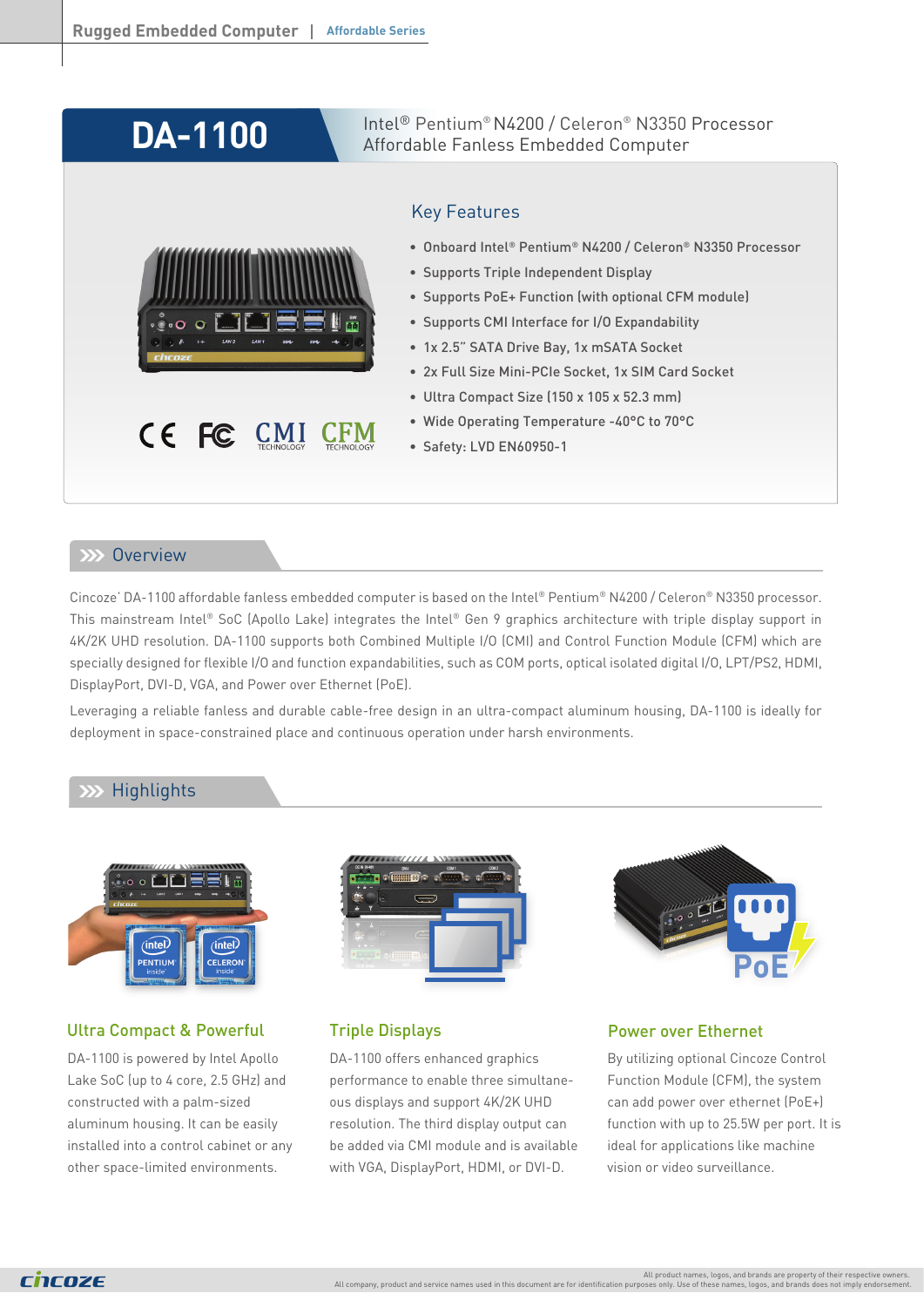### XX Specifications

#### Processor

- Onboard Intel® Pentium® N4200 Quad Core Processor, up to 2.50 GHz
- Onboard Intel® Celeron® N3350 Dual Core Processor, up to 2.40 GHz

#### BIOS

• AMI BIOS, 8MB SPI Flash ROM built on board

#### Memory

- 1x DDR3L 1333/1600/1866 MHz 204-Pin SO-DIMM Socket
- Supports up to 8GB (un-buffered and non-ECC)

#### **Graphics**

- Integrated Intel® HD Graphics 505 (Pentium® N4200)
- Integrated Intel® HD Graphics 500 (Celeron® N3350)
- Supports Triple Independent Display (DVI-D + VGA from DVI-I, one output from optional CMI module)

#### Audio Codec

• Realtek ALC888-GR

#### External I/O Interface

- 1x DVI-I (1920 x 1080 @60Hz)
- 2x GbE LAN (Supports WoL, Teaming, Jumbo Frame & PXE), RJ45 - GbE1: Intel® I210AT
- GbE2: Intel® I210AT
- 4x USB 3.0 (Type A)
- 1x USB 2.0 (Type A)
- 2x RS-232/422/485 with Auto Flow Control, DB9
- 1x Line-out & 1x Mic-in, Phone Jack 3.5mm
- 1x ATX Power On/Off Button
- 1x AT/ATX Mode Switch
- 1x Clear CMOS Switch
- 1x Remote Power On/Off Connector, 2-pin Terminal Block

#### **Storage**

- 1x mSATA Socket (SATA 3.0, Shared by Mini-PCIe Socket)
- 1x 2.5" HDD/SSD Drive Bay (SATA 3.0)
- \* The 2.5" HDD/SSD bracket has to be removed when installing Mini-PCIe MEC LAN Module.

#### Expansion

- 2x Full-size Mini-PCIe Socket
- 1x Control Function Module (CFM) Interface
- 1x Combined Multiple I/O (CMI) Interface
- 1x SIM Card Socket
- 2x Antenna Holes

#### Other Functions

- Watchdog Timer: Software Programmable Supports 256 Levels System Reset
- Supports Instant Reboot Technology (0.2 sec)

#### Power Requirement

- Supports AT/ATX Power Type
- Power Input Voltage 9~48VDC
- 1x 3-pin Terminal Block
- Power Adapter AC/DC 12V/5A 60W or 24V/5A 120W (Optional)

#### Physical

- Dimensions (WxDxH, mm): 150 x 105 x 52.3 mm
- Weight: 0.87 kg
- Construction: Extruded Aluminum with Heavy Duty Metal
- Mounting: Wall / VESA (Optional DIN-Rail/Side Mounting)
- Unibody Chassis
- Fanless Design
- Jumper-less Design
- Cable-less Design

#### Protection

- Reverse Power Input Protection
- Over Voltage Protection: 58V
- Over Current Protection: 20A
- ESD Protection: +/-15kV (air), +/-8kV (contact)
- Surge Protection: 3.84 kV (impedance 12 ohm 1.2/50us waveform)

#### Operating System

- Windows® 10
- Linux: Supports by project

#### Environment

- Operating Temperature: -40°C to 70°C
- \* With extended temperature peripherals; Ambient with air flow \* According to IEC60068-2-1, IEC60068-2-2, IEC60068-2-14
- Storage Temperature: -40°C to 85°C
- Relative Humidity: 95%RH @ 70°C (non-Condensing)
- Shock: Operating, 50 Grms, Half-sine 11 ms Duration \* w/ SSD, according to IEC60068-2-27
- Vibration: Operating, 5 Grms, 5-500 Hz, 3 Axes \* w/ SSD, according to IEC60068-2-64
- MTBF: 632,353 Hours

#### Certification

- EMC: CE, FCC Class A
- Safety: LVD (EN60950-1)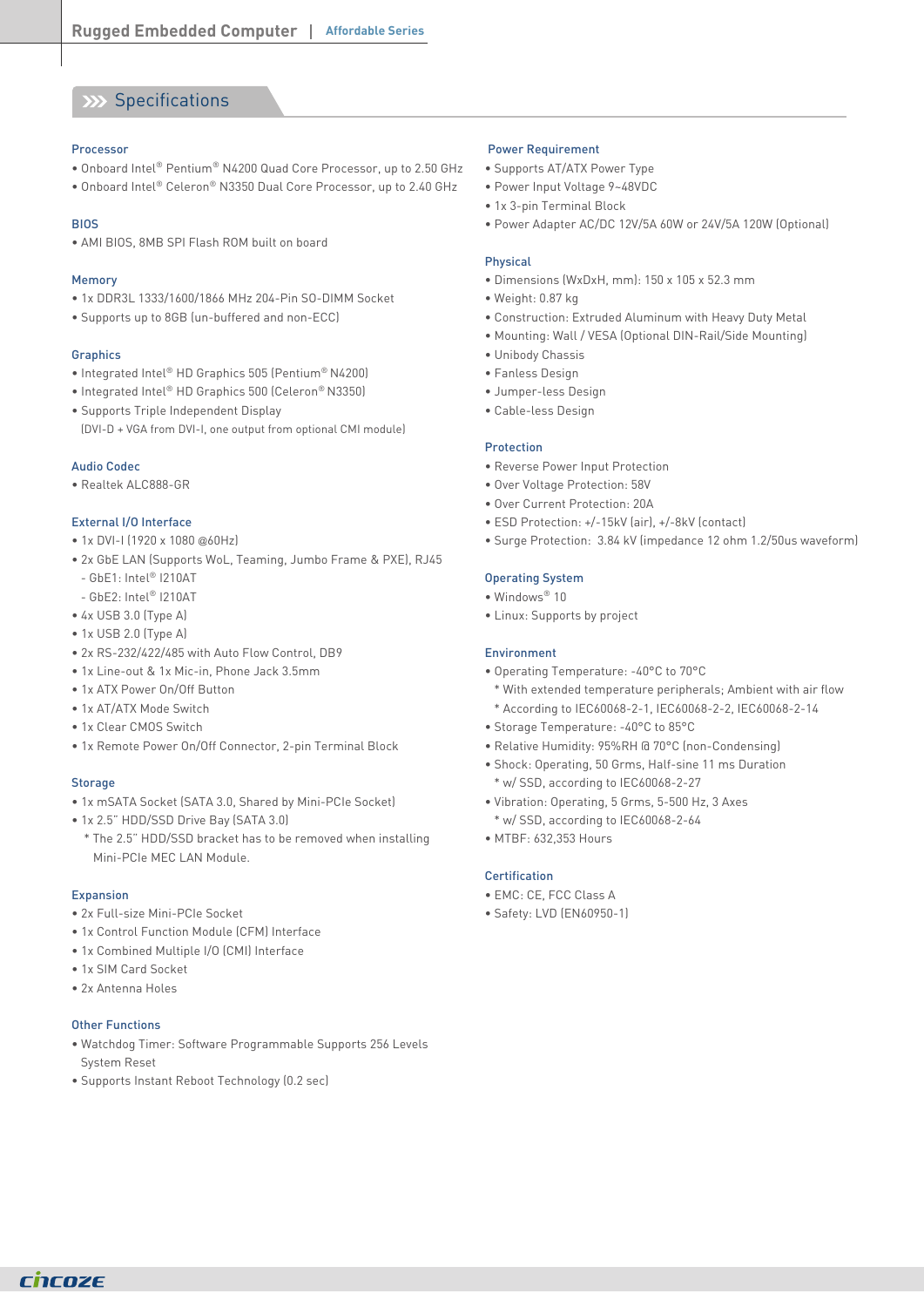### **XXX** External Layout



### **XX Dimensions**



chcoze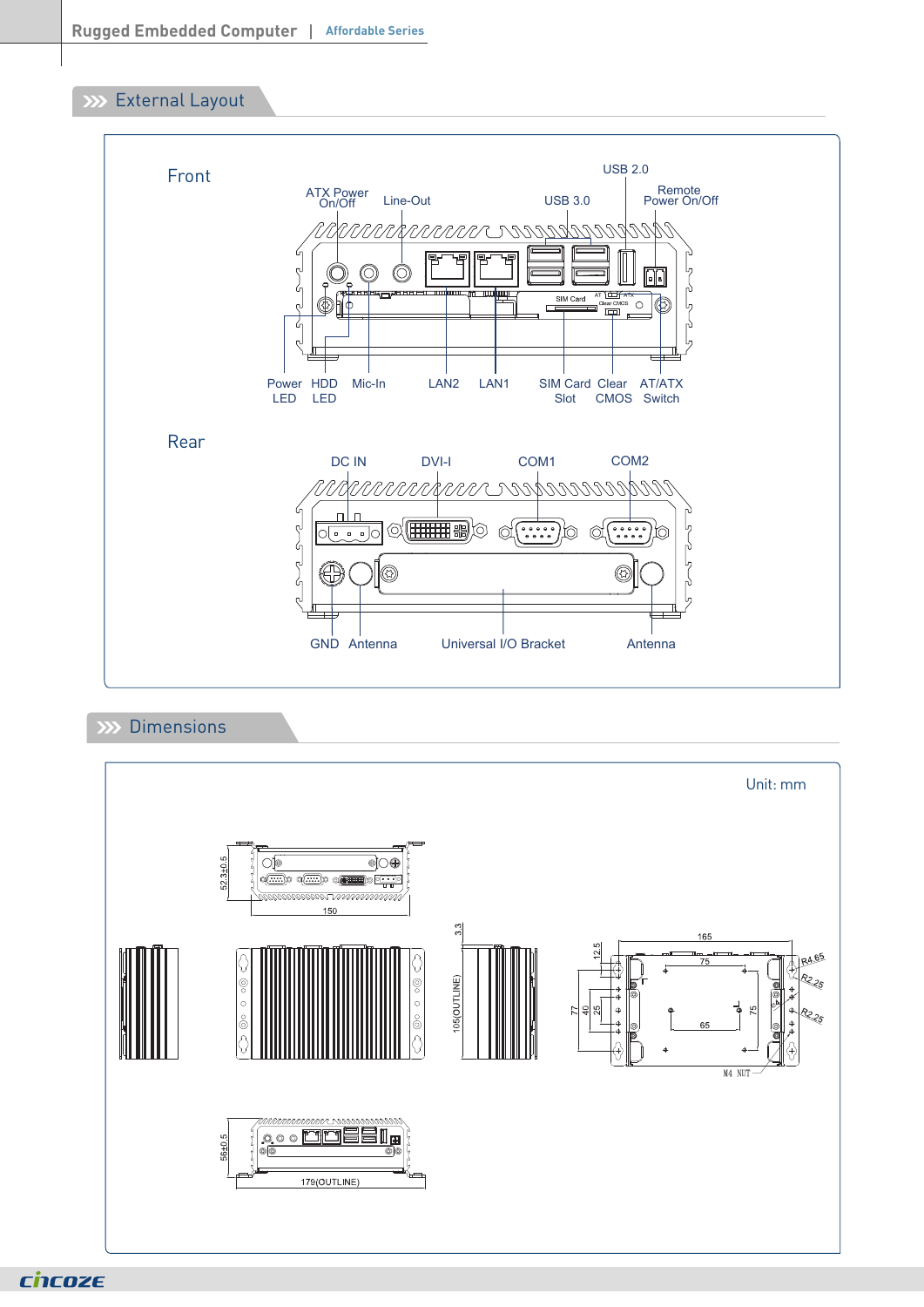# **W** Ordering Information

#### Available Models

| Model No.   | <b>Product Description</b>                                           |
|-------------|----------------------------------------------------------------------|
| DA-1100-N42 | Intel® Pentium® Processor N4200 Affordable Fanless Embedded Computer |
| DA-1100-N33 | Intel® Celeron® Processor N3350 Affordable Fanless Embedded Computer |

### Package Checklist

| • DA-1100 Affordable Fanless Embedded Computer     | • Utility DVD Driver x 1   |
|----------------------------------------------------|----------------------------|
| • Thermal Pad (for CPU Thermal Block) x 1          | • DVI-I to VGA Adapter x 1 |
| • Power Terminal Block Connector x 1               | • Screw Pack x 1           |
| • Remote Power On/Off Terminal Block Connector x 1 | • Wall Mounting Kit x 1    |

### Optional Modules & Accessories

| Model No.              | Description                                                                                                |
|------------------------|------------------------------------------------------------------------------------------------------------|
| CMI-DP101/UB0406       | CMI Module with 1x Display Port / 1x Universal Bracket with DP Cutout for DA Series                        |
| CMI-DVI101/UB0407      | CMI Module with 1x DVI-D Connector / 1x Universal Bracket with DVI-D Cutout for DA Series                  |
| CMI-HDMI01/UB0408      | CMI Module with 1x HDMI Port / 1x Universal Bracket with HDMI Cutout for DA Series                         |
| CMI-VGA101/UB0416      | CMI Module with 1x VGA Port / 1x Universal Bracket with VGA Cutout for DA Series                           |
| CMI-COM102/UB0403      | CMI Module with 2x RS232/422/485 / 1x Universal Bracket with 2x DB9 Cutout for DA Series                   |
| CMI-DI0100/UB0415      | CMI Module with 8x Optical Isolated DIO [4 in/4 out] / 1xUniversal Bracket with DIO Cutout for DA Series   |
| CMI-LPPS102/UB0409     | CMI Module with 1x LPT Port, 1x PS/2 / 1x Universal Bracket with PS/2, LPT Cutout for DA Series            |
| CFM-PoE02              | CFM Module with PoE Control Function, Individual Port 25.5W                                                |
| MEC-LAN-M002-15/UB0411 | Mini-PCIe Module with 2x LAN Ports, 2x 15cm cable / 1x Universal Bracket with 2x RJ45 Cutout for DA Series |
| SIDE <sub>02</sub>     | Side Mount Kit for DA Series, with KMRH-K175 for DIN-Rail option                                           |
| <b>DINRAIL</b>         | Diamond series DIN-RAIL Mount Kit                                                                          |
| GST60A12-CIN           | Adapter AC/DC 12V 5A 60W, GST60A12-CIN, wide temp $(-30^{\circ}C - +70^{\circ}C)$ , level VI               |
| GST120A24-CIN          | Adapter AC/DC 24V 5A 120W, GST120A24-CIN, wide temp $(-30^{\circ}C - +70^{\circ}C)$ , level VI             |
| $SI$ 2-SL3             | US 2 heads power cord, US B type to IEC C13, SVT 18AWG/3C Black 1.8M SL-2+SL-3                             |
| $SI 6-SI 3$            | EU 2 heads power cord, EU G type to IEC C13, H05VV-F 0.75mm2/3G Black 1.8M SL-6+SL-3                       |
| QP026-SL3              | UK 2 heads power cord, UK I type to IEC C13, H05VV-F 0.75mm2/3G Black 1.8M QP026+SL-3                      |